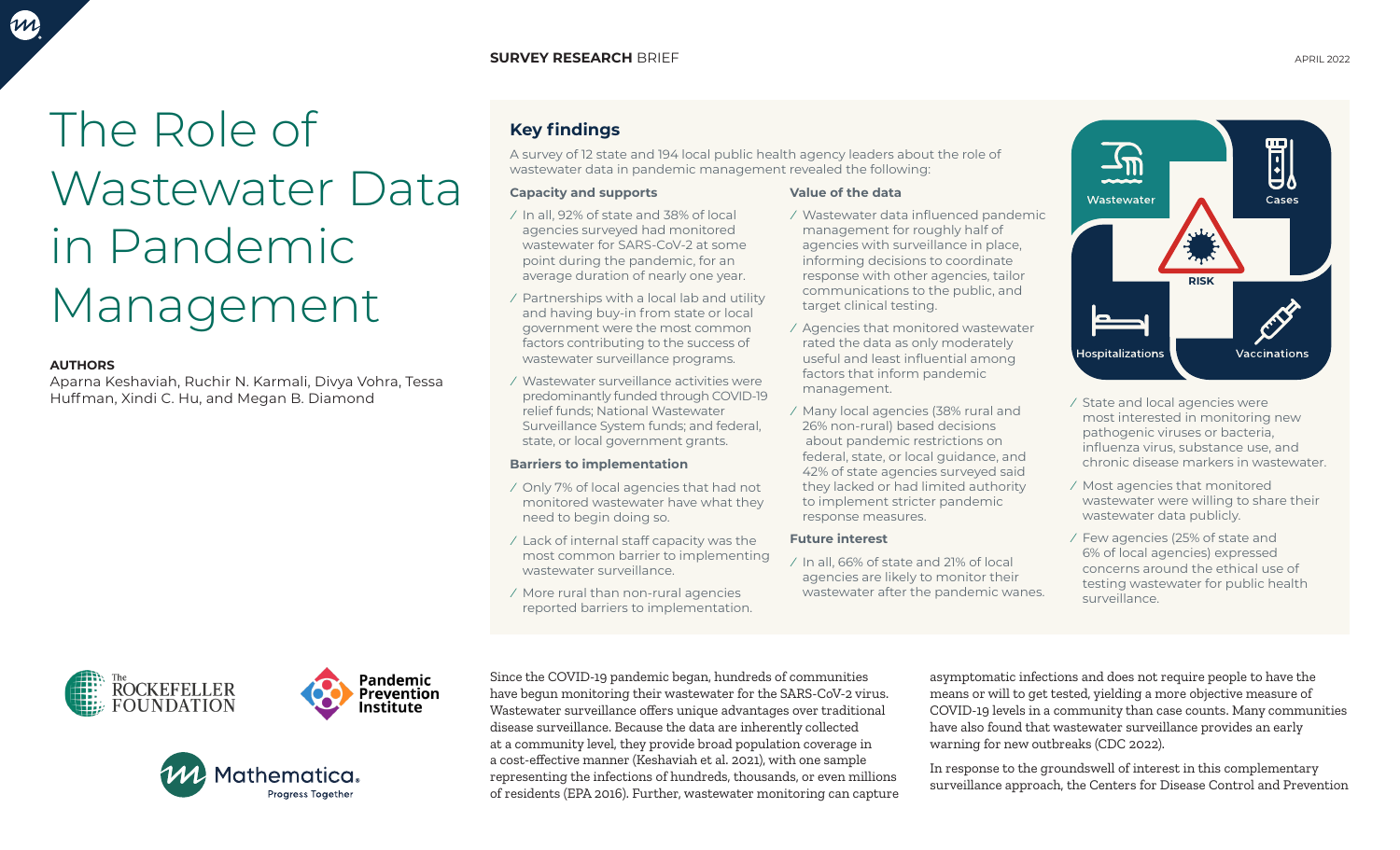**Exhibit 1. States represented by surveyed agencies** (CDC) formed the National Wastewater Surveillance System in September 2020. The CDC is piloting the system with public health departments in 43 jurisdictions that are at different stages of implementation, and the number is growing (Kirby et al. 2021). The CDC funds and coordinates the collection and reporting of wastewater data, provides technical assistance to support implementation, and assembles Communities of Practice to help health agencies, utilities, and laboratories share best practices and lessons learned.

Despite the rapid growth in wastewater monitoring over the past two years, some public health agencies still lack the capacity to do so, and others struggle with how to interpret and use the data for pandemic management. To better understand the barriers and catalysts to implementing wastewater monitoring programs, Mathematica and The Rockefeller Foundation developed a survey to assess the role of wastewater data in pandemic management. By assessing which types of agencies have or lack access to wastewater data, and why they do or do not, we seek to advance the potential of wastewater surveillance to inform pandemic management in an equitable manner.

We surveyed state, local, territorial, and tribal public health officials who lead or support pandemic management decision making at their agency. The survey included questions related to five domains:

- 1/ factors influencing pandemic management decisions and actions;
- 2/ the landscape of wastewater surveillance in respondents' jurisdictions;
- 3/ barriers, supports, and capacity for wastewater surveillance;
- 4/ awareness and value of wastewater data; and
- 5/ future interest in wastewater monitoring for public health. Here, we describe findings around these five domains, how they varied by state versus local public health agencies, and any notable differences between local agencies serving rural versus non-rural populations.

## **A representative sample of public health agencies across the United States**

After a nine-week fielding period (November 17, 2021, to January 20, 2022), we received responses from 194 local public health agency officials (74% of whom lead pandemic management decision making, with the rest playing a supportive role) and 12 state public health agency officials (33% of whom lead pandemic management decision making). The survey captured information from public health





agencies across the 34 states (68%; Exhibit 1), representing 101 U.S. counties (3%) and one tribal nation (<1%). Just over half of the local agencies (55%) serve rural populations.

With respect to organizational features that might influence the feasibility of implementing wastewater monitoring, characteristics of the surveyed agencies generally aligned with those of all public health agencies across the country, based on comparisons between the state



ASTHO = Association of State and Territorial Health Officials; EHD = environmental health department; LBH = local board of health; NACCHO = National Association of County and City Health Officials.

<sup>1</sup>Of the 12 state public health agencies surveyed, 7 are home rule states, in which the state's constitution grants municipalities and/or counties the ability to pass laws to govern themselves as they see fit, and another limited authority to local governments to govern themselve.

#### **mathematica.org**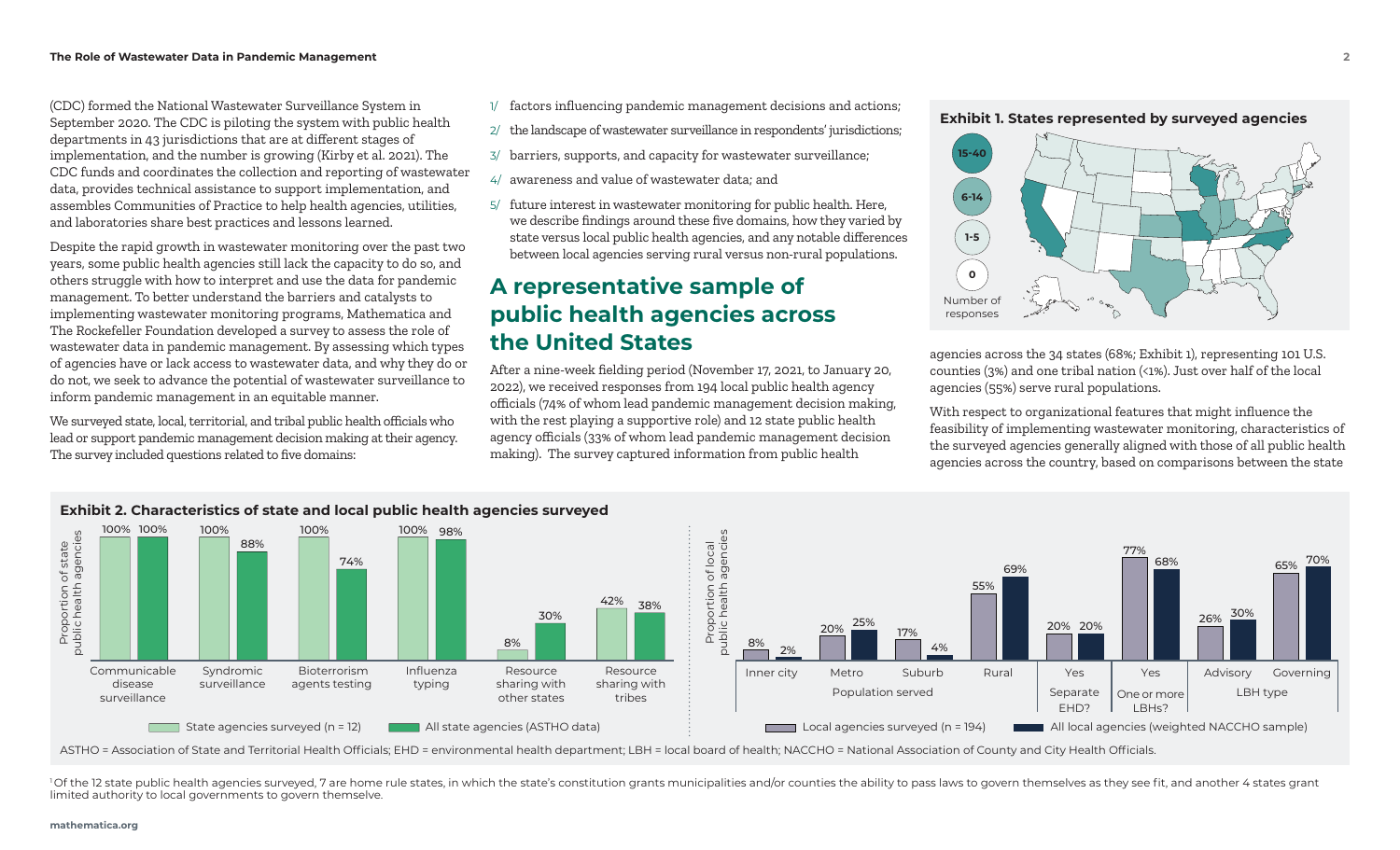agencies sampled and 2019 data from the Association of State and Territorial Health Officials, and between the local agencies sampled and 2019 data from the National Association of County and City Health Officials' National Profile of Local Health Departments (Exhibit 2). Our sample of local agencies might have slightly underrepresented agencies serving rural populations and slightly overrepresented those serving suburban populations. The sample might have also slightly overrepresented agencies with one or more local boards of health, though it's also possible that the number of agencies with a local board of health increased since 2019.

## **Factors influencing pandemic management**

Data play a central role in pandemic management. Virtually all the agencies surveyed reported that they review data daily or weekly to

|                                                 | Average rating<br>(out of 5) |                                     |
|-------------------------------------------------|------------------------------|-------------------------------------|
| <b>Factor</b>                                   | <b>State agencies</b>        | <b>Local agencies</b>               |
| Data on transmission                            | *****48                      | ***** 4.7                           |
| State or national guidance<br>or policies       | N/A                          | ***** 47                            |
| Information or feedback<br>from local officials | ★★★★☆ 41                     | N/A                                 |
| Economic impact on<br>community                 | ★★★★☆ 41                     | ★★★★☆ 39                            |
| State or national political<br>considerations   | ★★★★☆ 41                     | $\star \star \star \star \star$ 32  |
| Community sentiment /<br>tolerance              | ★★★★☆ 3.7                    | $\star \star \star \star \star$ 3.6 |
| Environmental data                              | ★★★☆☆ 3.2                    | ★★★☆☆ 3.2                           |

**Exhibit 3. Factors influencing pandemic management**

Scale: 1 = not influential, 3 = somewhat influential, 5 = very influential; N/A = not asked.

Other factors specified were local political considerations, community resources, and equity.

inform pandemic management decisions. Traditional surveillance data (on clinical cases, deaths, test positivity, hospitalizations, and health system capacity) were reviewed by 95% to 100% of state and local officials. The use of nontraditional data sources was less common: 75% of state agencies and 55% of local agencies surveyed review environmental data (such as from air, wastewater, or surface monitoring), and 17% of state and 48% of local agencies (54% rural and 40% non-rural) review data on COVID-19-like symptoms (a proxy for infections).

The relative influence of different data sources was largely consistent across state and local officials (Exhibit 3). Data on COVID-19 transmission ranked very influential, as did state or national guidance or policies (for local agencies) or information or feedback from local agencies (for state agencies). The economic impact of decisions ranked moderately influential, followed by community sentiment or tolerance for mitigation measures. Political considerations were more influential among state agencies (with an average rank of 4.1 out of 5) than local agencies (with an average rank of 3.2). **Environmental data were only somewhat influential and ranked lower than all other factors.**

When asked in an open-ended fashion how officials decide when to implement stricter pandemic response measures, 42% of state and 13% of local agencies said they lacked or had limited authority to do so (with most states indicating that such authority rested with the governor). To inform their decisions or recommendations on when to implement stricter response measures, agencies considered a combination of data on disease transmission, deaths, and hospitalizations (58% of state and 45% of local agencies), information on health care capacity (25% of state and 6% of local), and community receptivity (8% of state and 5% of local). One-third of local agencies (38% rural and 26% non-rural) based such decisions on guidance from federal, state, or local officials.

State and local officials indicated the need for better data around additional dimensions. One-third of state officials wanted more data on health behaviors (such as adherence to masking and social distancing recommendations), 17% of state and 11% of local officials wanted wastewater data (including wastewater monitoring of viral variants) or better wastewater-based metrics, and less than 10% of state and local agency leaders said that having hospitalization data, data on vaccinations and breakthrough infections, sequencing data, data on demographic subpopulations, and more localized data would be helpful for pandemic management.

## **Current landscape of wastewater surveillance**

Of the 12 state agencies surveyed, 11 (92%) were actively coordinating wastewater surveillance (with 6 participating in the National Wastewater Surveillance System), and 38% of local agencies (30% rural and 47% non-rural) had monitored wastewater for SARS-CoV-2 at some point during the pandemic, with 30% still doing so. On average, these agencies had monitored wastewater for almost one year.

Agencies collected wastewater samples from several types of locations, including central wastewater treatment plants (100% of state and 71% of local agencies), neighborhoods (36% of state and 27% of local agencies; among local agencies, 19% of rural and 34% of non-rural agencies collected from neighborhoods), and prisons or jails (36% of state and 5% of local agencies). Less than 20% of state and local agencies were monitoring colleges or universities, K–12 schools, or congregate care facilities, though monitoring at these sites was more commonly done by non-rural local agencies than rural agencies.

Wastewater surveillance activities were predominately funded through COVID-19 relief funds (55% of state and 26% of local agencies), National Wastewater Surveillance System funds (45% of state and 16% of local agencies), state or local government grants (18% of state and 38% of local agencies), other federal government grants (27% of state and 10% of local agencies), and, to a lesser extent, foundation funding (0% of state and 5% of local agencies).

## **Barriers, supports, and capacity for wastewater surveillance**

**Among state and local agencies, lack of internal capacity was the most common barrier cited to implementing wastewater surveillance**, and partnerships and government buy-in were the most common factors that contributed to the success of wastewater surveillance programs (Exhibit 4).

Most state agency leaders reported that supports for wastewater surveillance—including funding, buy-in, partnerships, and staff capacity—were fully or somewhat in place (Exhibit 5). By contrast, most local agency leaders lacked these supports or were unsure of whether they had them in place. **Among local agencies, those serving**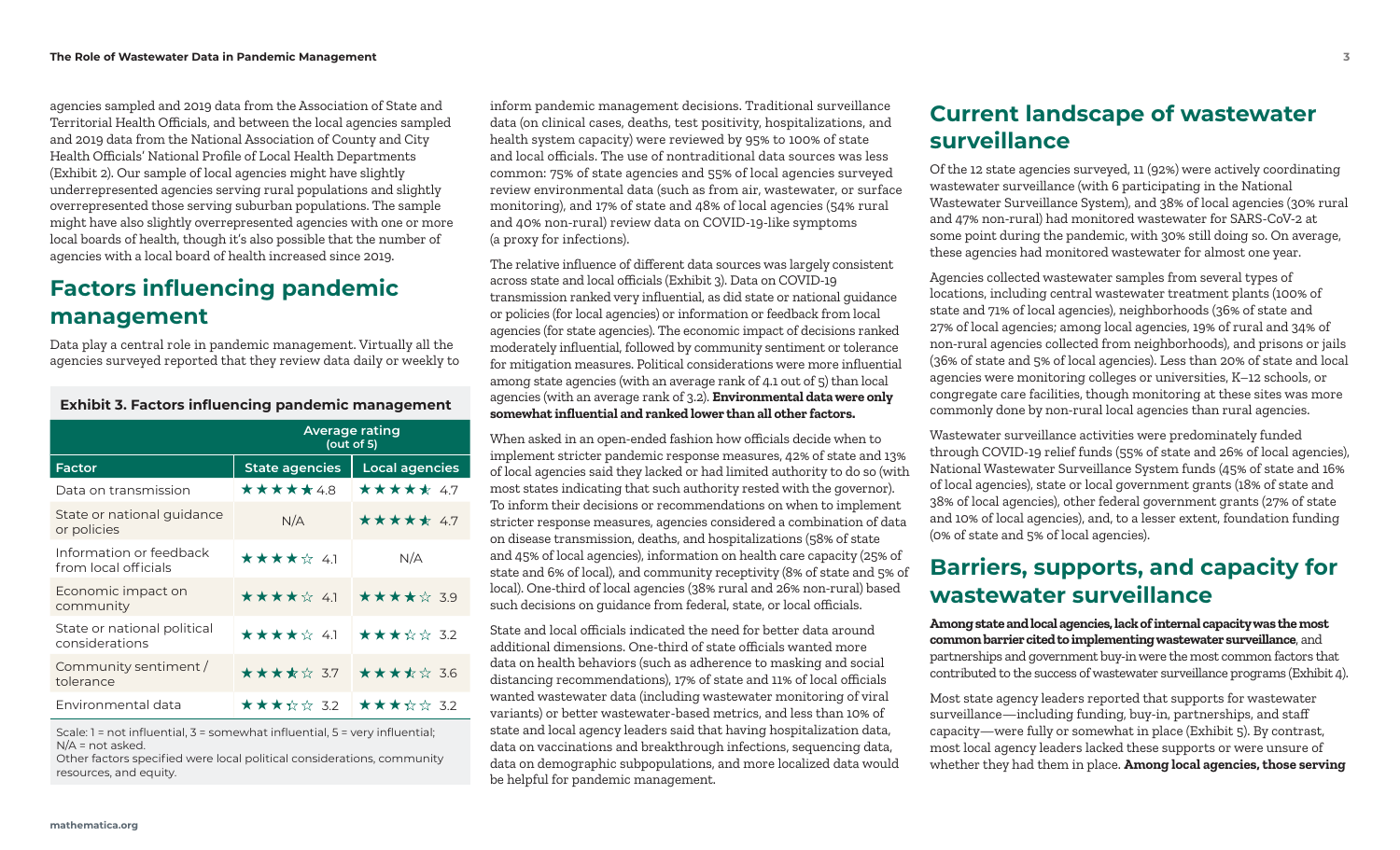#### **Exhibit 4. Barriers and supports to wastewater surveillance programs**

#### **Barriers to implementation**

- **Competing priorities or a lack of capacity**  (72% of state, 47% of local agencies)
- **No clear agency responsible for leading this work** (18% of state, 25% of local agencies)
- **Lack of funding** (0% of state, 27% of local agencies)
- **Lack of buy-in from community leaders**  (0% of state, 22% of local agencies)
- **Lack of partnership with a wastewater lab or utility** (9% of state, 14% of local agencies)
- **Other** (comments described a lack of funding, lack of political will, and shoddy lab work)

**rural communities reported more barriers to wastewater surveillance that those serving nonrural communities,** including lacking a relationship with the utility (39% versus 24%, respectively), a relationship with a wastewater testing lab (48% versus 28%), timely reporting of data from the lab (45% versus 28%), and internal staff capacity for wastewater surveillance (42% versus 28%).

#### **The most common factors that motivated agencies to implement wastewater surveillance were expert advocates within or affiliated with the agencies**

**surveyed** (73% of state and 40% of local agencies) and the availability of COVID-19 relief or other startup funds (73% of state and 30% of local agencies). Momentum created by the National Wastewater Surveillance System also played a role for roughly one-third of state and local agencies surveyed. Inadequate clinical testing was a factor for only 22% of local agencies (but no state agencies), and coordination by the state public health agency played a role in motivating 14% of local agencies

to implement wastewater surveillance. Expert advocates played a larger role in motivating nonrural local agencies (49%) than rural ones (28%), and commercial partners played a larger role among rural (25%) than non-rural (7%) local agencies.

**Factors contributing to success**

72% non-rural] agencies)

local agencies)

� **Partnership with a local lab or utility**  (91% of state, 61% of local agencies) � **Buy-in from state or local government**  (82% of state, 60% of local [47% rural,

� **Sufficient funding** (82% of state, 44% of

� **Engagement with the local community** (45% of state, 29% of local agencies)

One state agency surveyed (8%) had not coordinated or led wastewater surveillance in the state, citing a lack of internal capacity for this work. This agency also said it did not have what it needed to begin. Among the local agencies surveyed, 58% had not implemented wastewater surveillance at any point during the pandemic, and only 7% said they had what they needed to begin (38% were unsure, and 50% said they did not have what they needed). The top reasons cited for not conducting wastewater surveillance included lack of internal capacity (58%), lack of a wastewater testing lab nearby (29%; 33% of rural and 14% of non-rural reported the lack of a nearby lab), and lack of a connection to the local utility (26%; 37% of rural and 16% of non-rural agencies reported the lack connection to a local utility). Another 21%



Note: We asked these questions only if agencies had some familiarity with wastewater surveillance. As a result, the bottom panel excludes 17% of local agencies (12 with no familiarity with wastewater surveillance, and another 21 that skipped these questions).

#### **Exhibit 5. Extent to which agencies have capacity for wastewater surveillance**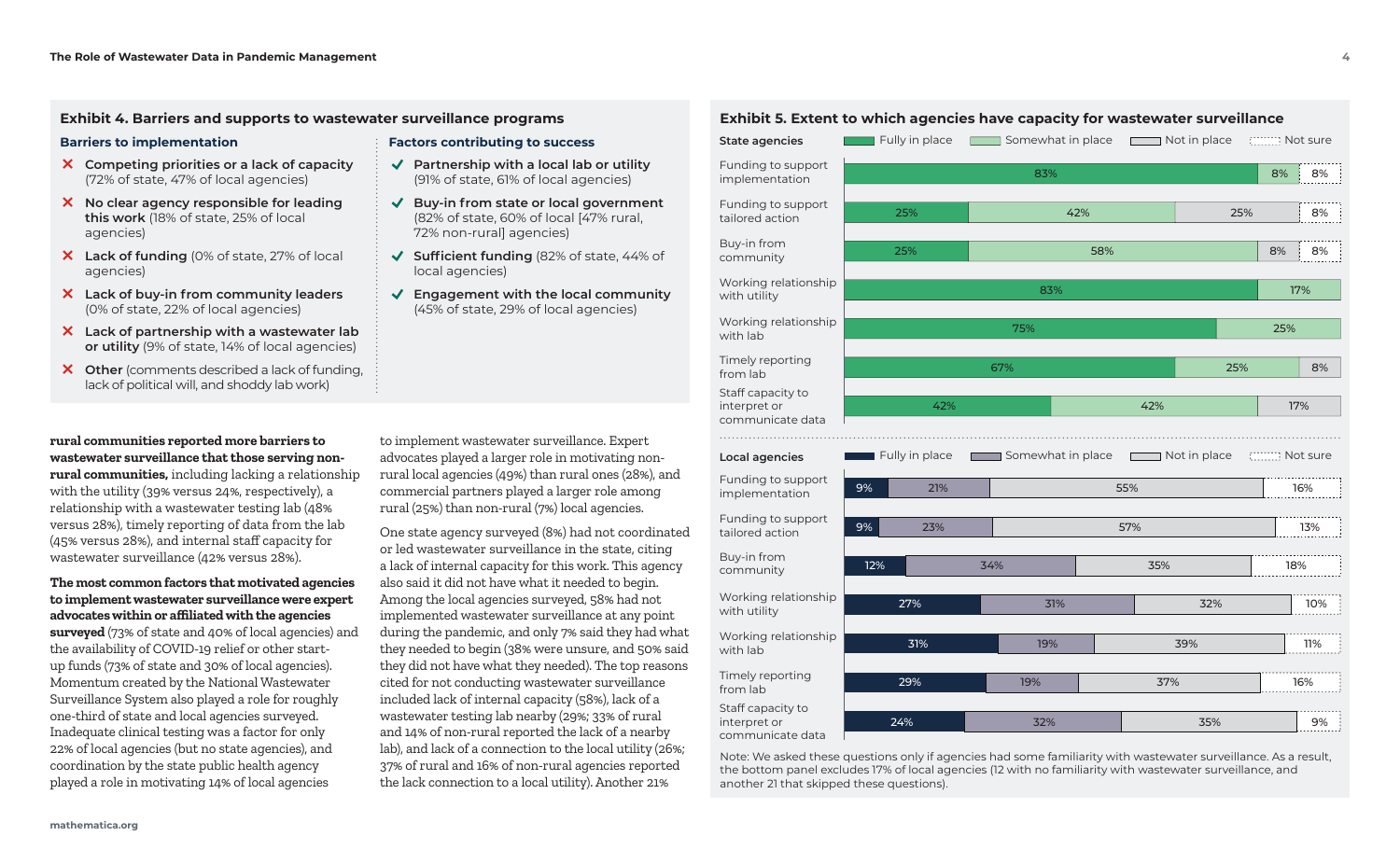

### **Exhibit 6. Valuable aspects of wastewater data**

Note: We asked these questions only if agencies had some familiarity with wastewater surveillance.

#### **Exhibit 7. Pandemic management decisions or actions influenced by wastewater data**



of these agencies said they did not understand how to interpret wastewater data, and 17% said that the wastewater data did not add value or that other data or information fully met their needs or that. Only 3% of local agencies cited a lack of trust in wastewater data as the reason for not implementing surveillance, and 3% cited a lack of funding.

## **Awareness and value of wastewater data**

Familiarity with wastewater data was high among agencies that had implemented wastewater surveillance. All state agency leaders had some familiarity with the approach (with 92% moderately or extremely familiar), as did 87% of local agency leaders (with 47% moderately or extremely familiar).

Among those with at least some familiarity, many recognized the particular advantages of wastewater data over clinical surveillance data. State officials almost unanimously valued the broad population coverage and lack of individual testing required with wastewater surveillance, but they placed less value on the non-identifying nature of the data (Exhibit 6). Roughly 60% to 70% of local agencies surveyed found most features of wastewater data to be valuable except for cost effectiveness of the wastewater data, which as valued least (by 44% of local agencies). Fewer rural agencies valued the broad population coverage that wastewater data provide than their non-rural counterparts did (61% versus 70%, respectively), and more rural agencies valued that the data did not require individual testing (62% versus 54%). Other valuable aspects of wastewater data (specified in comments) included surveillance of populations that are unlikely to be reflected in clinical case data (such as tourists), the ability to detect viral variants, and filling gaps in clinical data once at-home testing increases.

In line with the rating of environmental data as only moderately influential, agencies that had

implemented wastewater surveillance generally found it to be only moderately useful to inform their pandemic management. The average rating these agencies gave on a scale of  $1$  to  $5$  (with  $1 =$  not at all useful,  $3 =$  somewhat useful, and  $5 =$  very useful) was 3.3 among state and 3.5 among local officials. In all, 27% of state officials and 22% of local officials found wastewater data to be very useful, and only 18% of state officials and 4% of local officials found it to be not at all useful.

**Wastewater data had influenced the pandemic management of roughly half of the agencies that had implemented wastewater surveillance (64% of state and 44% of local agencies).** State agencies were most likely to use wastewater data to target or tailor communications to the public and to target clinical testing, and local agencies were most likely to target or tailor communications to the public and to coordinate response with other agencies or departments (Exhibit 7). More rural than non-rural local agencies used wastewater data to target or tailor communications (83% versus 70%, respectively), coordinate response (83% versus 65%), and target vaccine efforts (75% versus 50%).

**Among the agencies that had not acted on the wastewater data, reasons cited included that pandemic management decisions or actions are based on other data or other factors, that wastewater data are not timely or localized enough, that they did not know how to compare or integrate wastewater data with other data, and that they did not understand the wastewater data.** More non-rural than rural agencies reported that wastewater data were not localized enough (39% versus 20%, respectively), and more rural than nonrural agencies reported that they did not understand the wastewater data (13% versus 0%). In open-ended comments, several local agency leaders expressed frustration at not receiving any communication from their partners (state health department, local lab, or university researchers) doing the testing.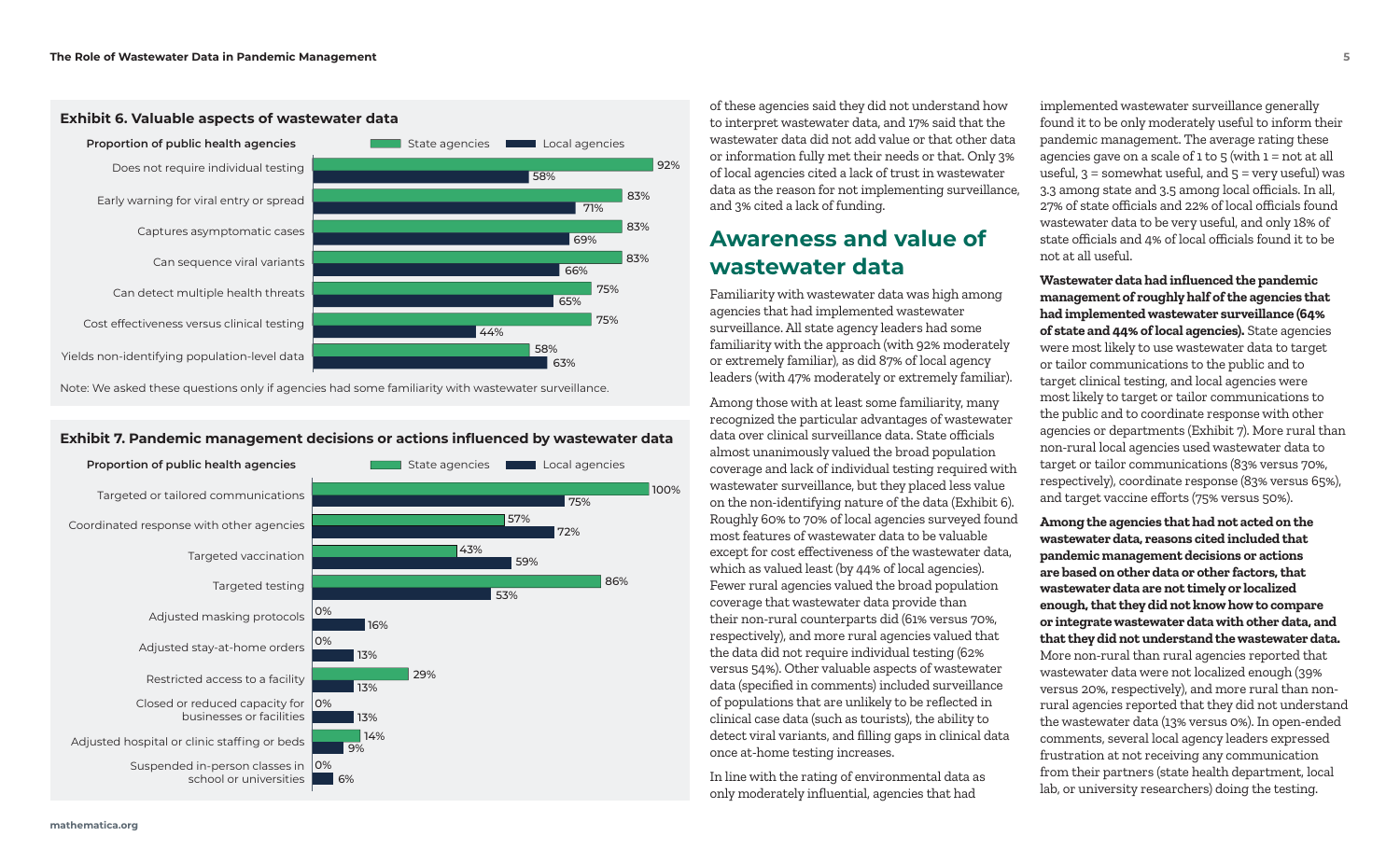## **Future interest in wastewater** Exhibit 8. Types of wastewater data of greatest interest **surveillance**

**Looking to the future, 66% of state and 21% of local agencies reported being likely or extremely likely to conduct wastewater surveillance after the pandemic wanes, and 40% of local agencies reported neutral interest.** Agencies with wastewater surveillance already in place were more likely than those without it to express interest in conducting wastewater surveillance in the future (36% versus 13%, respectively). The public health targets of greatest interest to monitor in wastewater included new pathogenic viruses or bacteria, substance use, and chronic diseases (Exhibit 8). More non-rural than rural local agencies were interested in monitoring antibiotic resistance (44% versus 22%, respectively).

Among the agencies with wastewater surveillance in place, most (64% of state, 49% of local agencies) were willing to share their wastewater data publicly. Strikingly, most of those who said they were not willing to share the data commented that they did not have or own the data. In other words, beyond not receiving communications about results, many local public health agency leaders also are not receiving the wastewater data being collected. Only 25% of state agencies and 6% of local agencies expressed concern about the ethical use of testing wastewater for public health surveillance. These agencies described possible ethical issues arising due to confidentiality when disclosing data collected on small populations, community stigmatization, data limitations in rural areas, and collecting but not knowing how to act on the wastewater data (without knowing who in a community is infected or which areas have higher transmission rates).

## **Implications of survey findings**

This survey of public health agencies captured the experiences of a diverse set of state and local public health agencies across the country. Findings confirm that officials recognize the unique, complementary value that wastewater data can provide and that they routinely review wastewater data alongside traditional surveillance data to inform pandemic management. Many agencies that monitor wastewater have used the data in tangible ways to target or tailor pandemic response.

The survey also revealed that several challenges remain in implementation. Public health agencies must expand their internal

capacity and ensure that funding is sustained and distributed to support data collection and data-driven action. Forming partnerships across agencies can be a difficult hurdle to surmount but is critical to supporting wastewater surveillance. When partners come together and collaborate, they fortify their communities' public health infrastructure by lending their diverse perspectives, contributing human and financial capital, and fostering the engagement of the community groups they represent. That fewer rural communities have relationships with a local wastewater lab, utility, or expert advocates suggests potential disparities in feasibility that could lead to non-representative data collection if these barriers remain unaddressed.

With respect to data reporting, the agency leaders surveyed largely supported public disclosure of wastewater data, in line with findings from a community survey that gauged public attitudes toward wastewater data sharing (Holm et al. 2021). Yet improvements are required to make the data and findings more accessible because public health officials do not always easily understand technical wastewater reports and metrics. The state and local agencies we surveyed reported that wastewater data are only moderately useful and are least influential to their pandemic management. To boost wastewater analytics, The Rockefeller Foundation and Mathematica are developing a wastewater-informed risk tool for public health agencies. Insights from this survey will serve to tailor the tool so that it provides useful metrics and interpretation for pandemic management.

With respect to future interest in wastewater surveillance, most state agencies and a sizeable minority of local agencies surveyed are likely to continue or initiate wastewater monitoring for public health after the pandemic wanes. It's worth noting that our survey largely captured the interest and attitudes of public health agencies toward wastewater testing before the surge of the Omicron variant of SARS-CoV-2. Since then, interest in wastewater surveillance has increased, particularly after reports indicating that some cities detected the Omicron variant in the wastewater days before the first confirmed clinical case (Adegbesan 2022).

## **Conclusion**

Wastewater monitoring for public health is at a pivotal moment in the United States. Because it can measure a wide range of health issues from chronic diseases to substance use—public health officials would do well to use the momentum created by the COVID-19 pandemic to bolster their infrastructure for wastewater surveillance. For wastewater monitoring to serve as an effective public health tool in the future, labs must improve data sharing and timeliness, researchers and officials must better integrate and communicate wastewater data to characterize community risk, and funding and opportunities must be created to ensure that all communities have an equal opportunity to benefit from this innovative approach to monitor population health.